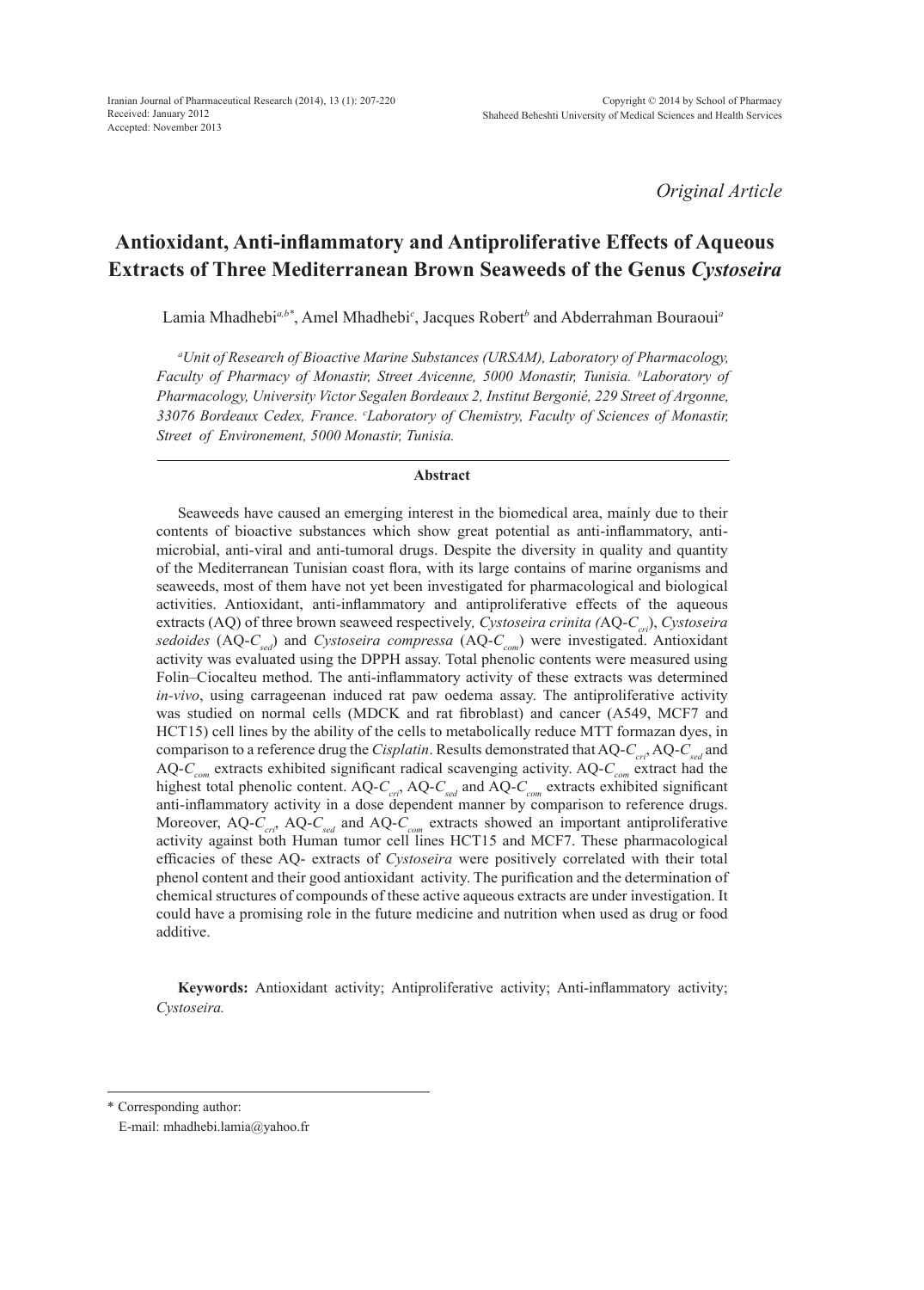#### **Introduction**

Reactive oxygen species (ROS), such as superoxide radical and hydroxyl radical, are generated in many redox processes. ROS can easily react with other molecules, such as protein, Deoxyribonucleic acid (DNA) and lipids (1) and induce oxidative damage to biomolecules. This damage may cause ageing, heart disease, stroke, arteriosclerosis, diabetes, cancer, inflammation and other many diseases (2, 3). In pathological conditions, ROS are over produced and result in lipid peroxidation and oxidative stress. In recent years, one of the areas which have attracted a great deal of attention is antioxidants in the control and prevention of those diseases in which oxidative damage has been implicated. Therefore, new interest has been developed to search natural and safe anti-oxidative agents from marine sources. Documented antioxidant activity would elevate their value in the human diet as food and pharmaceutical supplements (4). More recent reports revealed seaweeds to be a rich source of antioxidant compounds (5).

Over the past decades, seaweeds or their extracts have been shown to produce a variety of compounds and some of them have been reported to possess biological activity of potential medicinal value (6, 7). Seaweeds are excellent source of bioactive compounds which demonstrated a broad range of biological activities such as: anti-inflammatory, antibiotics, antiviral, cytotoxic and antimitotic activities (8, 9). Among these compounds, polyphenols (10), polysaccharides (11), meroterpenoids (12) and terpenoids (13) are considered as promising bioactive molecules in the search for potential therapeutic drugs.

Seaweeds have caused an emerging interest in the biomedical area, mainly due to their contents of bioactive substances which show great potential as anti-inflammatory, antimicrobial, antiviral and antitumoral drugs (14, 15). Substances that currently received most attention from pharmaceutical companies or from academic researchers for drug development or for drug design include: fucoidans, a group of sulfated polysaccharides purified from brown algae, possessing a variety of pharmacologic effects, including anticancer and anti-inflammatory

properties (16). Other substances biosynthesized by algae with economic impact in food science and in human health include carotenoids, natural pigments, used as antioxidant compounds reducing the incidence of many diseases, especially those mediated by light (17).

Many compounds such as terpenoids, alkaloids and steroids have been isolated from different species of the Mediterranean brown algae of the genus *Cystoseira* but few studies on pharmacological properties of these compounds have been published (18, 19). Despite the diversity in quality and quantity of the Mediterranean Tunisian coast flora, with its large contains of marine organisms and seaweeds, most of them have not yet been investigated for pharmacological and biological activities (20,21,22 and 23). Therefore, the objective of this research was to screen and evaluate antioxidant, antiproliferative and anti-inflammatory activities in aqueous extracts from *Cystoseira crinita*  $(AQ-C<sub>cri</sub>)$ *, Cystoseira sedoides*  $(AQ-C<sub>sed</sub>)$  *and Cystoseira compressa* (AQ-C<sub>com</sub>).

# **Experimental**

# *Biological materials*

*C. crinita*; *C. sedoides* and *C. compressa*  are brown algae which were collected from the Mediterranean Tunisia coasts in various areas of the coastal region of Monastir, in June 2008, at a depth between 1 and 5 m. After collection, the seaweeds were rinsed with fresh water to remove associated debris and epiphytes. The cleaned material was then air dried to dryness in the shade at 30 °C. The dried samples were finely powdered and stored at  $-20$  °C until use. Identification of specimens was carried out in the National Institute of Marine Sciences and Technologies (Salamboo, Tunisia). A voucher specimen has been deposited in the Department of Pharmacology, Monastir University.

#### *Chemicals and reagents*

Carrageenan (BDH Chemicals Ltd Poole England), Acetylsalicylate of Lysine (ASL), Dimethylsulfoxide (DMSO), Dulbecco's modified Eagle's minimum essential medium (DMEM), Fetal Bovine Serum (FBS), 3-(4, 5-Dimethylthiazol-2-yl)-2, 5-diphenyl-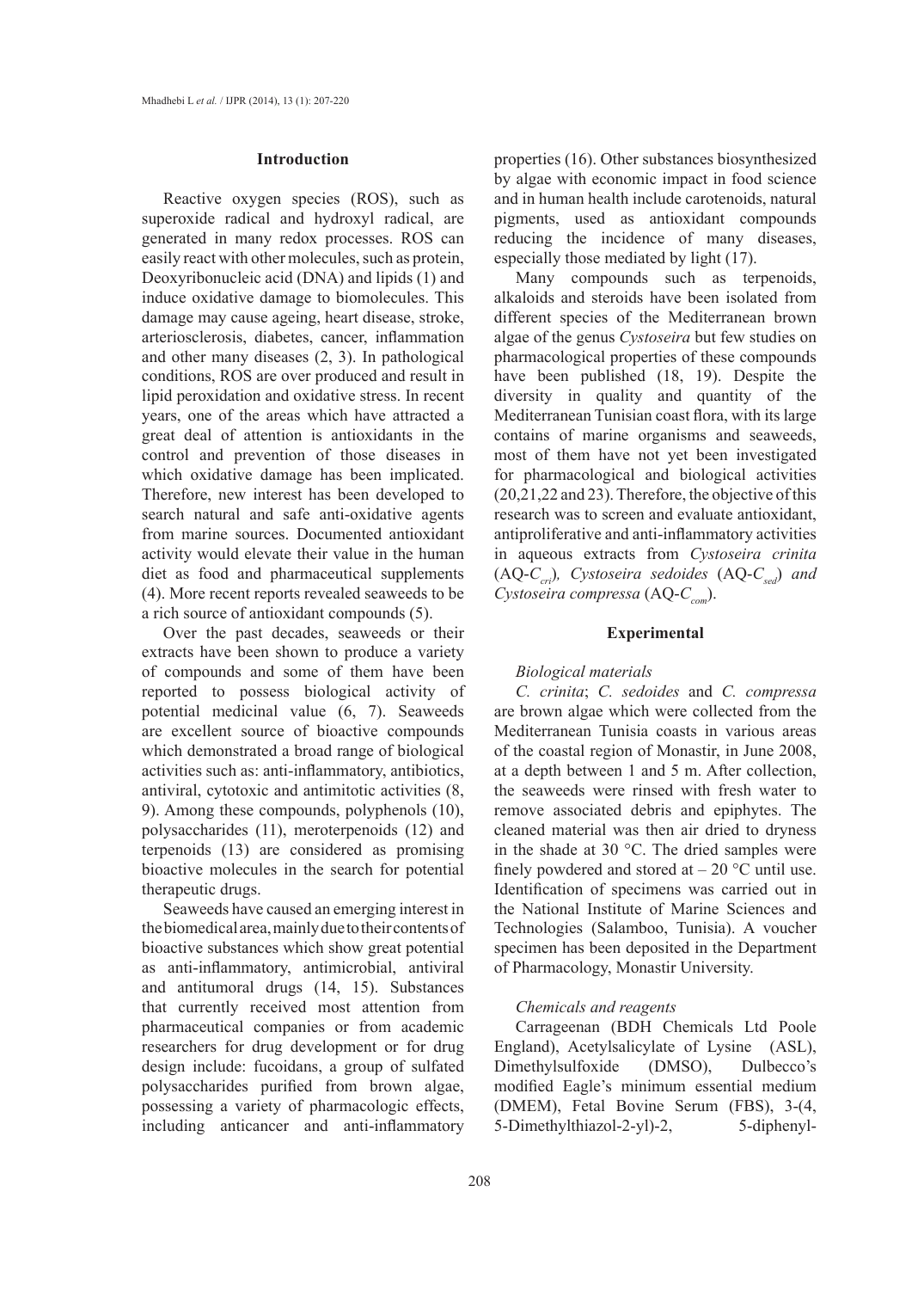tetrazolium bromide (MTT), Penicillin and Streptomycin, were purchased from Sigma Chemical (Berlin, Germany). The following chemicals, used for antioxidant activity, were purchased from Sigma-Aldrich. Chemical Co (St. Louis, MO, USA): DPPH (2, 2- diphenyl-1 picrylhydrazyl), Folin- Ciocalteu reagent, Gallic acid (GA), Trolox (6-hydroxy-2, 5, 7, 8-tetramethylchroman-2-carboxylic acid) were obtained from Sigma Chemical.

#### *Preparation of extracts*

Each Seaweed sample (400 g wet weight) was cut into small pieces mixed with a blender. Finely powdered algal material were packed in small bags (5 x 10 cm) of Whatman filter paper # 1 and all bags were sealed and macerated with water at room temperature during 24 h. The mixture was then centrifuged at 5,000 rpm for 10 min and the surnageant was filtered (Whatman No 1) to remove debris. The macerate was lyophilized during 3 days using a laboratory freeze dryer until obtaining the crude aqueous extract which was stored at 4 °C, before use for experiments.

# *Antioxidant activity (AOA) Total phenolic content (TPC)*

The total phenolic contents of the three aqueous extracts of the genus *Cystoseira* (AQ- $C_{\text{cri}}$ , AQ- $C_{\text{sed}}$  and AQ- $C_{\text{com}}$ ) were estimated by the method of Taga *et al.* (24). Briefly, 100 µL aliquot of sample were mixed with 2.0 mL of  $2\%$  Na<sub>2</sub>CO<sub>3</sub> and allowed to stand for 2 min at room temperature. After incubation, 100 µL of 50% Folin- Ciocalteu's phenol reagents were added, and the reaction mixture was mixed thoroughly and allowed to stand for 30 min at room temperature in the dark. Absorbance of all sample solutions was measured at 720 nm using spectrophotometer (Jenway 6505 UV/Vis). A calibration curve of gallic acid (ranging from 0.05 to 1 mg/ mL) was prepared, and TPC was standardised against Gallic acid and expressed as mg Gallic acid equivalent per gram of sample on a dry weight basis (DW). All determinations were performed in triplicate.

#### *DPPH radical scavenging activity*

DPPH is a chromogen-radical-containing compound that can directly react with antioxidants. DPPH has been used extensively as a free radical to evaluate reducing substances and is a useful reagent for investigating the free radical scavenging.

When the DPPH radical is scavenged by antioxidants through the donation of hydrogen to form a stable DPPH-H molecule, the colour is changed from purple to yellow. DPPH radical scavenging activity of the three aqueous extracts of the genus *Cystoseira* (AQ-C<sub>cri</sub>, AQ-C<sub>sed</sub> and AQ-*Ccom*) was determined according to the method of Kim (25). Each sample stock solution (1 mg/ mL) was diluted to final concentrations of 500, 250, 100, 50 and 10 (µg/ mL) in ethanol.

A total of 0.5 mL of 30 mM DPPH ethanol solution was added to 0.5 mL of sample solution at different concentrations and allowed to react at room temperature. After 30 min, the absorbance (A) was measured at 520 nm. The ability to scavenge the DPPH radical was calculated using the following equation:

Radical Scavenging capacity (RSC,  $\%$ ) = 1- $\left[\left(A_{\text{sample}}-A_{\text{sample blank}}\right)/A_{\text{control}}\right]$  x 100.

Where the A <sub>control</sub> is the absorbance of the control (DPPH solution without sample), the A <sub>sample</sub> is the absorbance of the test sample (DPPH solution plus test sample), and the A sample blank is the absorbance of the sample only (sample without DPPH solution). Synthetic antioxidant, Trolox was used as positive control. Concentration of extract which required reducing DPPH radicals by 50%  $(IC_{50})$  was calculated by linear regression of plots, where the abscissa represented the concentration of tested marine algae extracts and the ordinate the average percent of scavenging capacity from three replicates. DPPH was expressed in terms of Trolox Equivalent Antioxidant Capacity (TEAC) which was calculated based on its concentration of extract required to reduce DPPH radicals by 50% (IC<sub>50</sub>), as follows:

TEAC (mg Trolox/ 100 g) =  $IC_{\text{50 (Trolox)}}$  /  $IC_{\text{50 sample}} \times 100.$ 

*Ferric Reducing Antioxidant Power (FRAP)* Ferric reducing power of the three aqueous extracts  $(AQ-C<sub>cri</sub>)$  AQ- $C<sub>sed</sub>$  and AQ- $C<sub>com</sub>$ ) was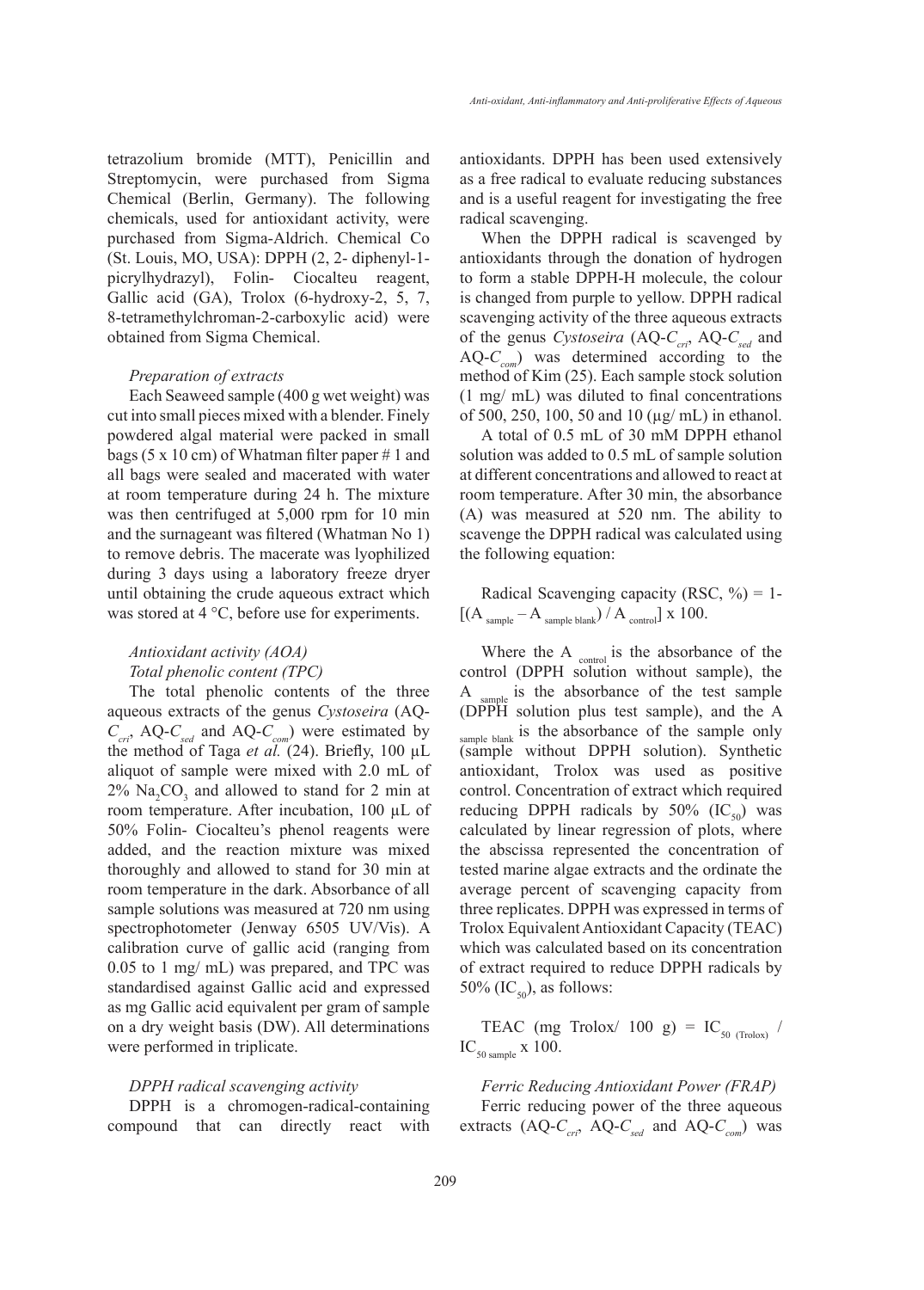determined by the method of Oyaizu (26) (Oyaizu, 1986). Briefly, 1.0 mL of each sample dissolved in distilled water was mixed with 2.5 mL of phosphate buffer (0.2 M, pH 6.6) and 2.5 mL potassium Ferricyanide (1.0%). Reaction mixture was incubated for 20 min at 50 °C. After incubation, 2.5 mL of trichloacetic acid (10%) was added, and the mixture was centrifuged for 10 min. Finally, 2.5 mL of the upper layer were mixed with 2.5 mL of distilled water and  $0.5$  mL of FeCl<sub>3</sub> (0.1%). The solution was incubated at ambient temperature for 30 min for colour development. Absorbance of all the sample solutions was measured at 700 nm, and compared to a Gallic acid calibration curve. The data were presented as Gallic acid equivalent per gram of seaweed material (GAE/ g). A greater value of GAE related to greater reducing power of the sample.

# *Anti-inflammatory activity Animals*

Male adult Wistar rats weighing 150- 170 g were obtained from Pasteur Institute (Tunis, Tunisia). They were housed in polypropylene cages and were left for 2 weeks for acclimatization to animal room maintained under controlled conditions: (a 12 h light–dark cycle at  $22 \pm 2$  °C), on standard pellet diet and water ad libitum. Before the day of assay, wistar rats were fasted overnight with the free access to water.

Animal experiments are conducted in full compliance with local, national, ethical, and regulatory principles and local licensing regulations. Housing conditions and *in-vivo* experiments were approved according to the guidelines established by the European Union on Animal Care (CFE Council (86/609)). The rats were used only for the anti-inflammatory evaluation of the extracts testing.

# *Carrageenan Induced Rat Paw Oedema*

Wistar rats were divided into groups of six animals. Oedema was induced by injecting 0.05 mL of 1% carrageenan subcutaneously into the sub-plantar region of the left hind paw (27).

AQ- $C_{\text{cri}}$ , AQ- $C_{\text{sed}}$  and AQ- $C_{\text{com}}$  were administered intraperitoneally (*i.p.*) (Doses 25 or 50 mg/Kg) and were dissolved in Saline water.

The control group received the vehicle (Saline water without the extract) (2.5 mL/ Kg, *i.p.*). The reference group received acetylsalicylic of lysine (ASL, 300 mg/Kg, *i.p.*) or Dexamethasone (1 mg/Kg, *i.p.*).

All drugs were administrated 30 min before the injection of carrageenan. Measurement of paw size was done by means of volume displacement technique using plethysmometer (Ugo Basile no.7140) immediately before carrageenan injection and 1, 2, 3, 4 and 5 h after carrageenan injection. Percentages of inhibition in our anti-inflammatory tests were obtained for each group using the following ratio:

$$
\left[\right.(V_t - V_o)\right._{\text{control}} - (V_t - V_o)\right.\mathrm{treated}\left.\right] \times 100/\left(V_t - V_o\right)\right.\mathrm{control}
$$

Where  $V_t$  is the average volume for each group at different hours after treatment and  $V<sub>o</sub>$ is the average volume obtained for each group before any treatment. Lower and or higher doses were administered, in order to study doses dependent of the anti-inflammatory activity.

# *Antiproliferative activity Cell line and culture conditions*

The human tumor cell lines A549 (lung cell carcinoma), HCT15 (colon cell carcinoma) and MCF7 (breast adenocarcinoma) and normal cell lines (Mardin–Darby canine kidney (MDCK) and rat fibroblast) were purchased from the American Type Culture Collection (ATCC; Manassas, VA, USA). Freshly trypsinized cells were seeded and grown in Dulbecco's modified Eagle's minimum essential medium (DMEM) supplemented with  $10\%$  (v/ v) fetal bovine serum (FBS), and 1% penicillin/ streptomycin, all obtained from Biochrom AG (Berlin, Germany). They were grown on Flasks (Nunc, Denmark) at 37 °C in a humidified atmosphere containing  $5\%$  CO<sub>2</sub>.

Cells were replicated every 2- 4 days and the medium changed once in-between.

An aliquot of each fraction was dissolved and sterilized by 0.22 µm microbiological filters (Whatman, UK) and kept at 4.0 °C before analysis.

#### *Viability assay*

The potential effects on cell viability were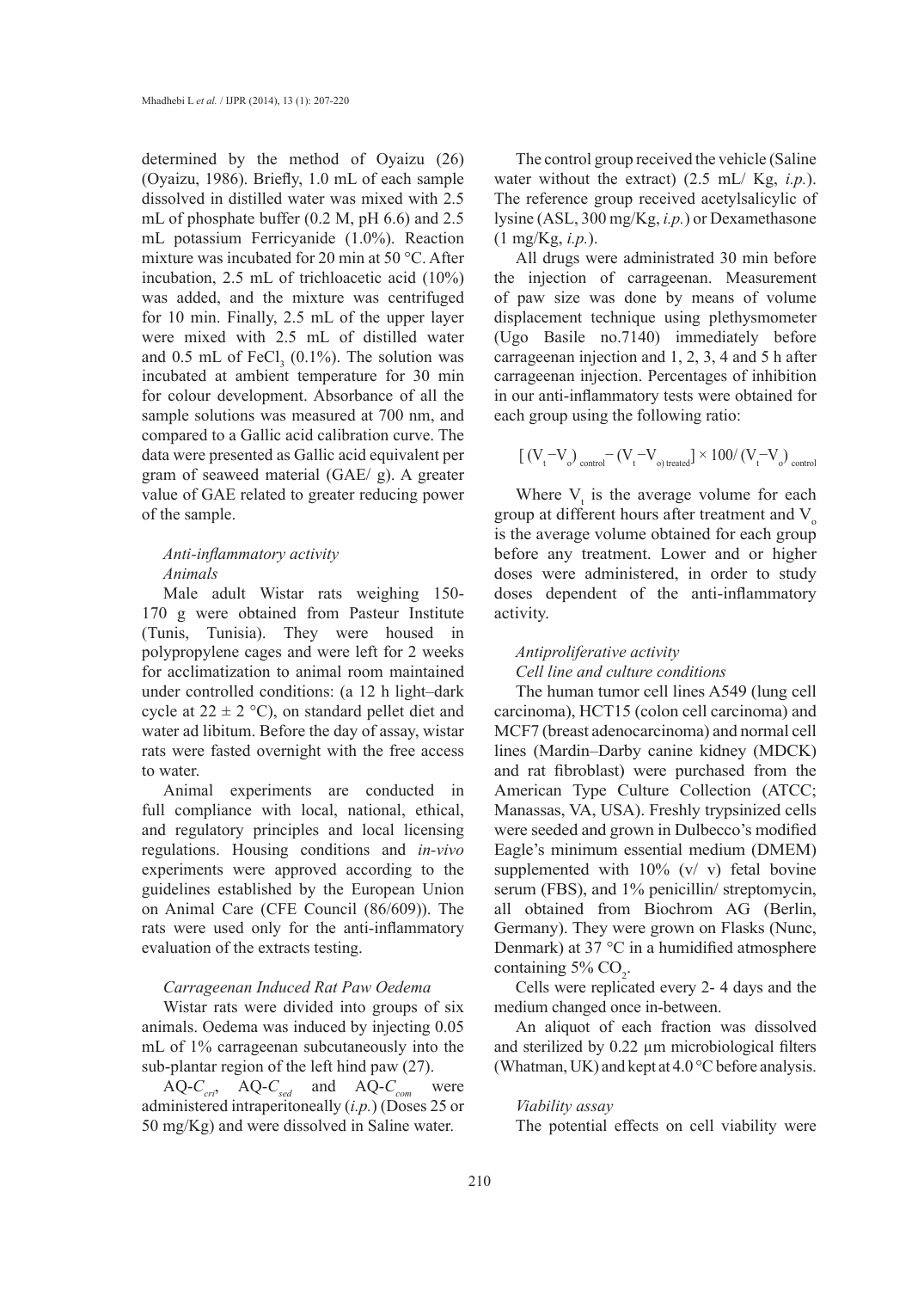investigated according to previously reported conditions (28, 29) using the MTT assay [3- (4, 5-dimethylthiazol-2-yl) - 2, 5-diphenyl tetrazolium bromide, Sigma-Aldrich Chimie, Saint- Quentin-Fallavier, France] as an indicator of metabolically active cells (30).

However, the development of this rapid colorimetric assay, which relies on the ability of mitochondrial dehydrogenase enzymes to convert 3, -4, 5 dimethyithiazol- 2, 5 diphenyl tetrazolium bromide (MTT) to a purple formazan precipitate, has simplified large scale screening of cells and drugs.

The formazan crystals are dissolved and the optical density measured using a microplate reader. The use of MTT has thus become the method of choice because of its simplicity and adaptability to automation.

Concentrations ranging from  $25-250 \text{ (µg/}$ mL) of the AQ-C<sub>cri</sub>, AQ-C<sub>sed</sub> and AQ-C<sub>com</sub> were prepared from the stock solutions by serial dilution in DMEM to give a volume of 200 µL in each well of a microplate reader (96- well).

The final concentration of DMSO in the culture medium was maintained at  $1\%$  (v/v) to avoid toxicity of the solvent. A known number of A549, HCT15 or MCF7 cells  $(10^3)$  were transferred into 96- well plates (Nunc, Denmark) in a volume of 200 µL of culture medium and incubated for 24 h before addition of test compounds.

After 24 h, Cells were exposed at 37 ˚C to known concentrations of the different aqueous extracts to be tested. After drug exposure, cells were washed with phosphate-buffered saline (PBS) and then reincubated in fresh culture medium for a further 48 h, then the culture medium was removed and 200 µL of MTT reagent (diluted in culture medium, 0.5 mg/mL) was added.

Following incubation for 4 h, the MTT medium was removed and DMSO  $(200 \mu L)$ was added to dissolve the formazan crystals. Absorbance values were measured with a microplate reader (Bio Tek EL 340, USA) using a test wavelength of 570 nm and a reference wavelength of 630 nm.

Results were evaluated by comparing the absorbance of the treated cells with the absorbance of wells containing cell treated by

the solvent control. Conventionally, cell viability was estimated to be 100% in the solvent control.

All experiments were performed at least twice in triplicate. The concentration of substance required for 50% growth inhibition  $(IC_{50}$  value) was estimated as that resulting in 50% decrease in absorbance as compared to control incubated simultaneously without test substances.

### *Data and statistical analysis*

Data were expressed in mean  $\pm$  S.E.M and statistical significance was evaluated using student's test for paired data and differences were considered significant when  $p < 0.05$ .

#### **Results**

# *Evaluation of the antioxidant activity Total phenolic content*

The total phenolic content of the aqueous extracts  $(AQ-C<sub>cri</sub>, AQ-C<sub>sed</sub>$  and  $AQ-C<sub>com</sub>$ ) were measured according to Folin- Ciocalteu method. The Folin– Ciocalteu regent determines total phenols, producing blue colour by reducing yellow hetero polyphosphate molybdate tungstate anions. The total phenolic contents varied widely in the aqueous extracts  $(AQ-C<sub>cri</sub>)$ AQ- $C_{\text{sed}}$  and AQ- $C_{\text{com}}$ ) and ranged from 50.3 to 61.0 mg GAE/g dried sample (Table 1).

The highest levels of the total phenolic contents were found in the AQ- $C_{\text{com}}$  extract with value 61.0 mg GAE/g dried sample. Whereas, in the AQ- $C_{\text{cri}}$  and AQ- $C_{\text{sed}}$  extracts TPC were with towards values 56.5 and 50.3 mg GAE/g dried sample, respectively. In fact, the total phenolic contents of the aqueous extracts decreased in the following order  $AQ-C_{com} > AQ-C_{cri} > AQ-C_{sed}$ .

### *DPPH radical scavenging activity*

The free radical scavenging activity was measured using the 1, 1-Diphenyl-2 picrylhydrazyl free radical (DPPH), which is a stable free radical and in the presence of the total extract it was scavenged.

The antioxidant activity was defined as the mean of free radical scavenging capacity. So we have examined the antioxidant effect of the aqueous extracts  $(AQ-C<sub>cri</sub>, AQ-C<sub>sed</sub>$  and AQ-*Ccom*) by DPPH radical scavenging activity. These aqueous extracts were able to reduce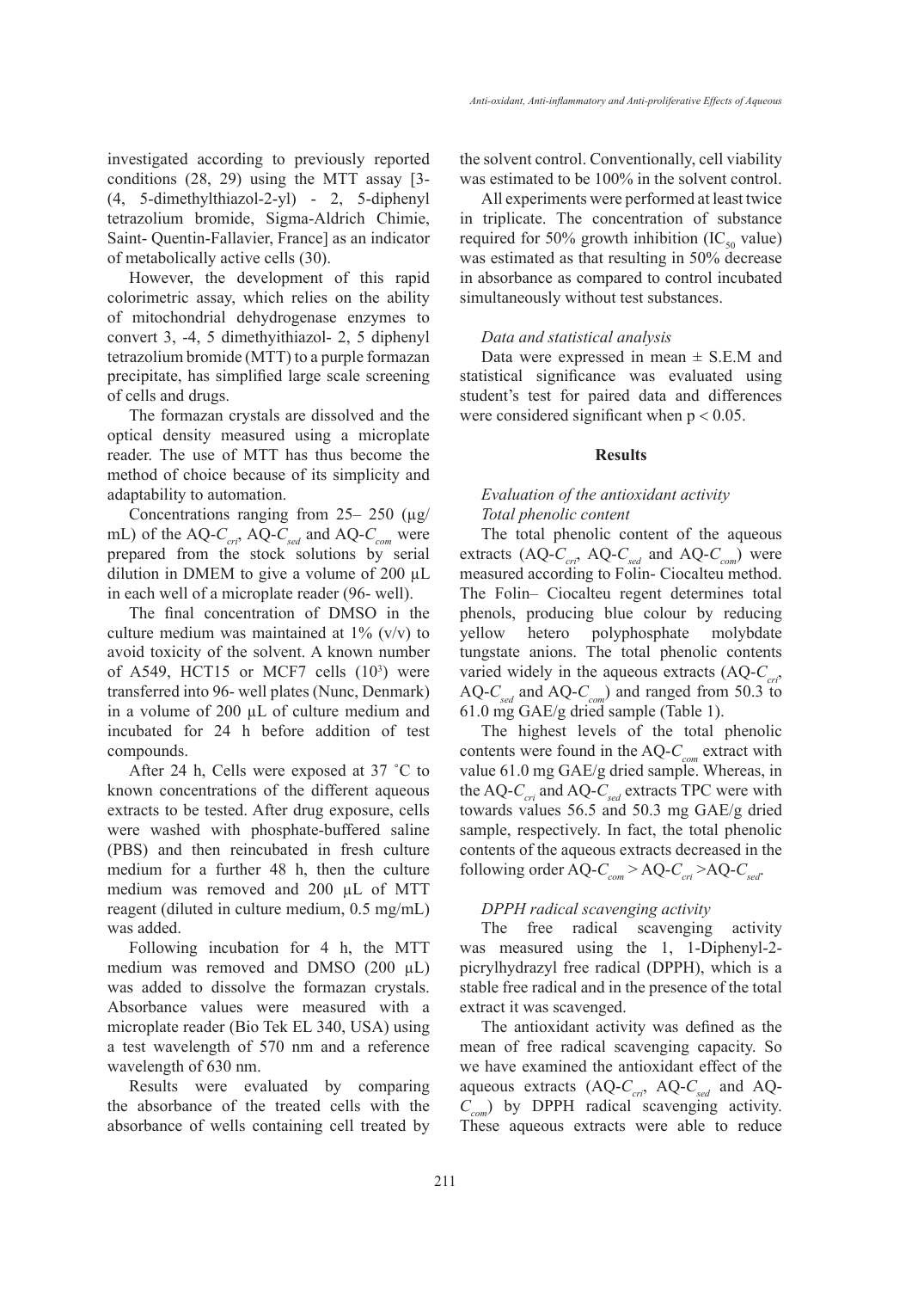| <b>Samples</b> | <b>TPC</b><br>$(mg \text{ GAE/g})$<br>dried sample) | <b>Antioxidant Activity (AOA)</b> |                                              |                                        |  |  |  |
|----------------|-----------------------------------------------------|-----------------------------------|----------------------------------------------|----------------------------------------|--|--|--|
|                |                                                     |                                   |                                              |                                        |  |  |  |
|                |                                                     | $IC_{50}$<br>$(\mu g/mL)$         | <b>TEAC</b><br>(mg Trolox/100g dried sample) | <b>FRAP</b><br>(mg GAE/g dried sample) |  |  |  |
| $AQ-C_{cri}$   | $56.5 \pm 0.4$                                      | $20.0 \pm 0.5$                    | $450.0 \pm 0.3$                              | $0.9 \pm 0.5$                          |  |  |  |
| $AQ-C_{sed}$   | $50.3 \pm 0.1$                                      | $75.0 \pm 0.8$                    | $120.0 \pm 0.5$                              | $0.7 \pm 0.4$                          |  |  |  |
| $AQ-C_{com}$   | $61.0 \pm 0.3$                                      | $12.0 \pm 0.7$                    | $750.0 \pm 0.4$                              | $2.6 \pm 0.1$                          |  |  |  |
| Trolox         |                                                     | $90.0 \pm 0.2$                    |                                              |                                        |  |  |  |

Table 1. Total phenolic content (TPC) and antioxidant activities, of aqueous extracts from three brown seaweeds; belonging to the genus *Cystoseira,* respectively: *C. crinita* (AQ-*Ccri*), *C. sedoides* (AQ- *Csed*) and *C. compressa* (AQ- *Ccom*).

Results are expressed as means  $\pm$  SD ( $n = 3$ ).

TPC: Total phenolic contents; DPPH was expressed in terms of Trolox Equivalent. TEAC: Trolox Equivalent Antioxidant Capacity was calculated based on its concentration of extract which required reducing DPPH radicals by 50 % (IC<sub>50</sub>) as follows: TEAC (mg Trolox/  $100 \text{ g}$ ) = IC<sub>50</sub> (Trolox) / IC<sub>50</sub> sample x 100.

FRAP: Ferric Reducing Antioxidant Power.

the stable radical DPPH to the yellow coloured diphenyl prilhydrazine and the  $IC_{50}$  values were calculated and are presented in Table 1.

The AQ- $C_{_{com}}$  and AQ- $C_{_{cri}}$  extracts exhibited excellent DPPH radical scavenging activity, with an IC<sub>50</sub> value of 12  $\mu$ g/mL and 20  $\mu$ g/mL, respectively.

Whereas, the AQ- $C_{\text{sed}}$  extracts exhibited less DPPH radical scavenging activity with an  $IC_{50}$ value of 75 µg/mL, respectively. However, the scavenging effects of these aqueous extracts  $(AQ-C<sub>cri</sub>, AQ-C<sub>sed</sub>$  and  $AQ-C<sub>com</sub>$ ) decreased in the order of  $AQ-C_{com} > AQ-C_{cri} > AQ-C_{sed}$ . These scavenging activities were found significantly similar to Trolox (90  $\pm$  0.2 µg/mL), under the same experimental conditions.

In the other hand, a correlation was found between the TPC and  $IC_{50}$ , when the TPC was high, the  $IC_{50}$  was low and results in high level of TEAC (Trolox equivalent antioxidant capacity). This is due to the high level amount of phenolic constituents present in these aqueous extracts  $(AQ-C<sub>cr</sub>, AQ-C<sub>sed</sub>$  and  $AQ-C<sub>com</sub>$ ) which were able of functioning as free radical scavengers.

#### *Ferric- reducing antioxidant power (FRAP)*

Table 1 shows greater differences in total antioxidant capacity measured by Ferric-Reducing Antioxidant Power (FRAP) method, by comparison of the three aqueous extracts. FRAP values were found within the range (0.7 and 2.6 mg GAE/g dried sample). The AQ-C<sub>com</sub> extract has the major ability to reduce  $Fe<sup>3+</sup>$  following by the AQ- $C_{\text{crit}}$  extract, with the respective value 2.6 and 0.9 mg GAE/g dried sample. The FRAP value of  $AQ-C_{\text{sed}}$  extract has the lower FRAP value 0.7 mg GAE/g dried sample. Aqueous extracts (AQ-C<sub>cri</sub>, AQ-C<sub>sed</sub> and AQ-C<sub>com</sub>) had significant antioxidant activity toward the DPPH free radical and FRAP assay.

*Evaluation of the anti-inflammatory activity*

The anti-inflammatory activity of the aqueous extracts  $(AQ-C<sub>cri</sub>, AQ-C<sub>sed</sub>$  and  $AQ-C<sub>com</sub>$ ) was investigated using carrageenan induced rat paw oedema model.

Carrageenan has been widely used as an inflammagen capable to induce experimental inflammation used for the screening of compounds possessing anti-inflammatory activity. This phlogistic agent when injected locally into the rat hind paw of the control group induced a severe inflammatory reaction, discernible within 30 min and persists until the end of the time measurement. The maximum peak was observed between 3 h and 5 h after injection.

As shown in Table 2, aqueous extracts (AQ- $C_{\text{cri}}$ , AQ- $C_{\text{sed}}$  and AQ- $C_{\text{com}}$ ) showed significant anti-inflammatory activity when administered intraperitoneally, in the carrageenan induced rat paw oedema test.

AQ- $C_{\text{cr}i}$ , AQ- $C_{\text{sed}}$  and AQ- $C_{\text{com}}$  tested at different doses (25 and 50 mg/Kg, *i.p*) exhibited, in a dose dependent manner, a significant inhibitory effect on the rat paw edema. The percentage of inhibition of oedema, 3 h after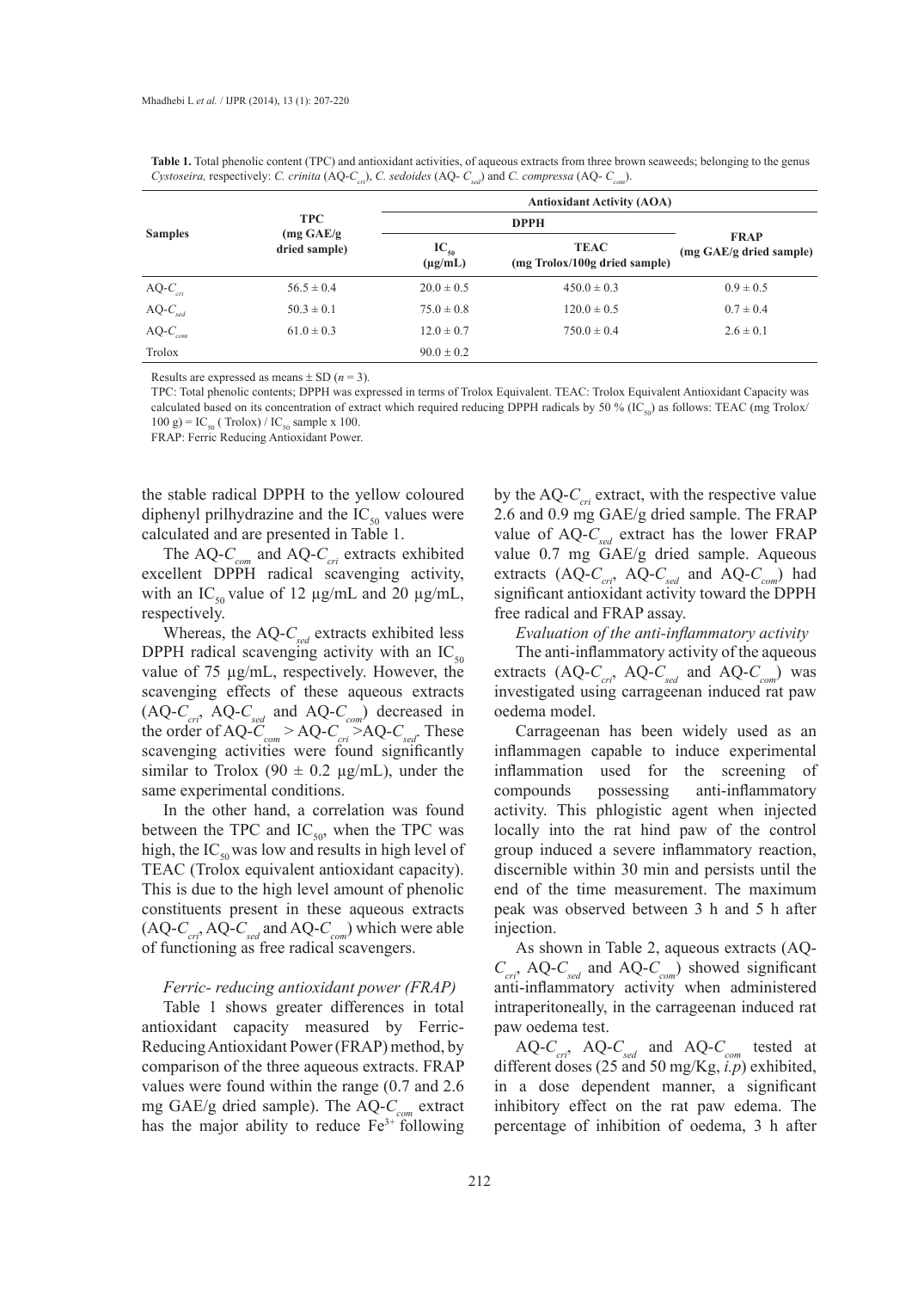**Table 2**. Effect of the administration of the aqueous extracts for three brown seaweeds, from the genus *Cystoseira* respectively, *C. crinita* (AQ- *Ccri*), *C. sedoides* (AQ- *Csed*) and *C. compressa* (AQ- *Ccom*) and both reference drugs (ASL) and Dexamethasone, on Carrageenan Induced Rat Paw Oedema.

|                                  | Dose    | Oedema $(10-2 mL)$ (mean $\pm$ S.E.M) |                   |                    | Oedema inhibition $(\%)$ |      |      |
|----------------------------------|---------|---------------------------------------|-------------------|--------------------|--------------------------|------|------|
| <b>Samples</b>                   | (mg/Kg) | 1 <sub>h</sub>                        | 3h                | 5h                 | 1 <sub>h</sub>           | 3h   | 5h   |
| Control                          |         | $23.2 \pm 1.1$                        | $69.8 \pm 1.4$    | $74.2 \pm 1.7$     |                          |      |      |
| Acetylsalicylate of lysine (ASL) | 300     | $21.2 \pm 2.4**$                      | $27.1 \pm 1.3**$  | $30.3 \pm 1.2$ **  | 8.6                      | 61.2 | 59.2 |
|                                  |         | $14.3 \pm 1.5***$                     | $17.9 \pm 3.6$ ** | $18.4 \pm 1.4$ *** | 38.4                     | 74.3 | 75.2 |
|                                  | 25      | $14.5 \pm 2.3$ **                     | $17.8 \pm 2.6$ ** | $19.3 \pm 2.8$ **  | 37.5                     | 74.5 | 73.9 |
| AQ- Ccri                         | 50      | $12.1 \pm 2.9$ ***                    | $14.7 \pm 2.8$ ** | $16.1 \pm 2.5$ **  | 47.8                     | 78.9 | 78.3 |
|                                  | 25      | $14.6 \pm 2.6$ **                     | $20.3 \pm 3.6$ ** | $23.5 \pm 2.7***$  | 46.3                     | 70.9 | 68.3 |
| AQ- $C_{\text{sed}}$             | 50      | $13.7 \pm 2.7**$                      | $15.6 \pm 3.8$ ** | $17.5 \pm 3.1***$  | 49.6                     | 77.6 | 76.4 |
|                                  | 25      | $13.9 \pm 2.2$ **                     | $16.8 \pm 2.7**$  | $19.1 \pm 3.6$ **  | 48.9                     | 75.9 | 74.2 |
| AQ- $C$<br>com                   | 50      | $10.3 \pm 3.7**$                      | $12.5 \pm 3.4**$  | $14.7 \pm 2.5$ **  | 62.1                     | 82.1 | 80.2 |

The values represents the means difference of volume of paw  $\pm$  S.E.M; n= 6.

\*\*  $p < 0.01$  and \*\*\*  $p < 0.001$  significant from the Control.

carrageenan injection ranged from 74.5% to 78.9% for the AQ-C<sub>cri</sub>, 70.9% to 77.6% for the AQ- $C_{\text{sed}}$  and from 75.9% to 82.1%, for the AQ- $C_{_{com}}$ .

Whereas the reference drug (ASL, 300 mg/ Kg, *i.p*) produced 61.2 % of inhibition. However, the Dexamethasone (1 mg/Kg) showed 74.3% of inhibition of oedema at the third time. Compared to the efficacy of the reference steroidal antiinflammatory drug Dexamethasone (used at 1 mg/Kg), the maximal inhibition was similar to those induced by AQ-C<sub>cri</sub>, AQ-C<sub>sed</sub> and AQ-C<sub>com</sub> at the dose of 50 mg/Kg. However, the activity profiles of these aqueous extracts differ from that of Acetylsalicylate of Lysine (300 mg/Kg), since this non-steroidal anti-inflammatory drug (NSAID) induced an inhibitory effect close to the maximal activity.

# *Evaluation of the antiproliferative activity*

Results presented in Table 3, showed that the AQ- $C_{\text{cri}}$  possess lower IC<sub>50</sub> compared to that of the  $AQ-C_{com}$  on all five normal and cancer cell lines ( $P < 0.01$ ). But IC<sub>50</sub> of the AQ- $C_{\text{crit}}$  was significantly higher than that for the AQ-C<sub>se</sub> and *Cisplatin* on all five normal and cancer cell lines ( $p < 0.01$ ).

The lower  $IC_{50}$  represents the higher potency of a compound to inhibit the growth of cells and cause toxicity and death of cells. Comparison of the evaluated  $IC_{50}$  of the AQ-C<sub>cri</sub>, AQ-C<sub>com,</sub> AQ- $C_{\text{sed}}$  extracts with that of Cisplatin, on normal and cancer cell lines (Table 3) showed that the  $IC_{50}$  of the tested samples on the five cell lines increased in the following rank order: *Cisplatin*   $<$  AQ- $C_{\text{red}}$  < AQ- $C_{\text{cri}}$  < AQ- $C_{\text{com}}$ . The IC<sub>50</sub> of *Cisplatin* on the five cell lines decreased in the

**Table 3.** *In-vitro* growth inhibitory activity of three aqueous extracts from the genus *Cystoseira* respectively, *C. crinita* (AQ-*Ccri*), *C. sedoides* (AQ-*Csed*) and *C. compressa* (AQ-*Ccomp*) against three human tumor cell lines A549 (lung cell carcinoma), HCT15 (colon cell carcinoma), MCF7 (breast adenocarcinoma) and two normal cell lines MDCK (Mardin–Darby canine kidney) and rat fibroblast.

| <b>Samples</b>       | <b>Cancer cell lines</b>                 |                              |                                          | <b>Normal cell lines</b>                        |                                                 |  |
|----------------------|------------------------------------------|------------------------------|------------------------------------------|-------------------------------------------------|-------------------------------------------------|--|
|                      | A549<br>$(IC_{50}^{\{a\}} \pm S.D)^{**}$ | HCT15<br>$(ICsoa \pm S.D)**$ | MCF7<br>$(IC_{50}^{\{a\}} \pm S.D)^{**}$ | <b>MDCK</b><br>$(IC_{50}^{\{a\}} \pm S.D)^{**}$ | Fibroblast<br>$(IC_{50}^{\alpha} \pm S.D)^{**}$ |  |
| AQ- $C_{\text{cri}}$ | $49.5 \pm 0.10$                          | $26.4 \pm 0.30$              | $17.9 \pm 0.60$                          | $192.4 \pm 0.25$                                | $182.6 \pm 0.12$                                |  |
| $AQ-C_{sed}$         | $42.1 \pm 0.40$                          | $10.5 \pm 0.20$              | $25.7 \pm 0.90$                          | $190.2 \pm 0.32$                                | $170.1 \pm 0.19$                                |  |
| $AQ-C_{comp}$        | $90.3 \pm 0.50$                          | $20.3 \pm 0.10$              | $29.5 \pm 0.40$                          | $510.5 \pm 0.27$                                | $450.3 \pm 0.24$                                |  |
| Cisplatin            | $1.5 \pm 0.77$                           | $1.7 \pm 0.13$               | $1.9 \pm 0.05$                           | $3.4 \pm 0.11$                                  | $2.5 \pm 0.21$                                  |  |

IC50: 50 percent inhibition of cell growth. aµg/ mL, \*P < 0.05, \*\*P< 0.01.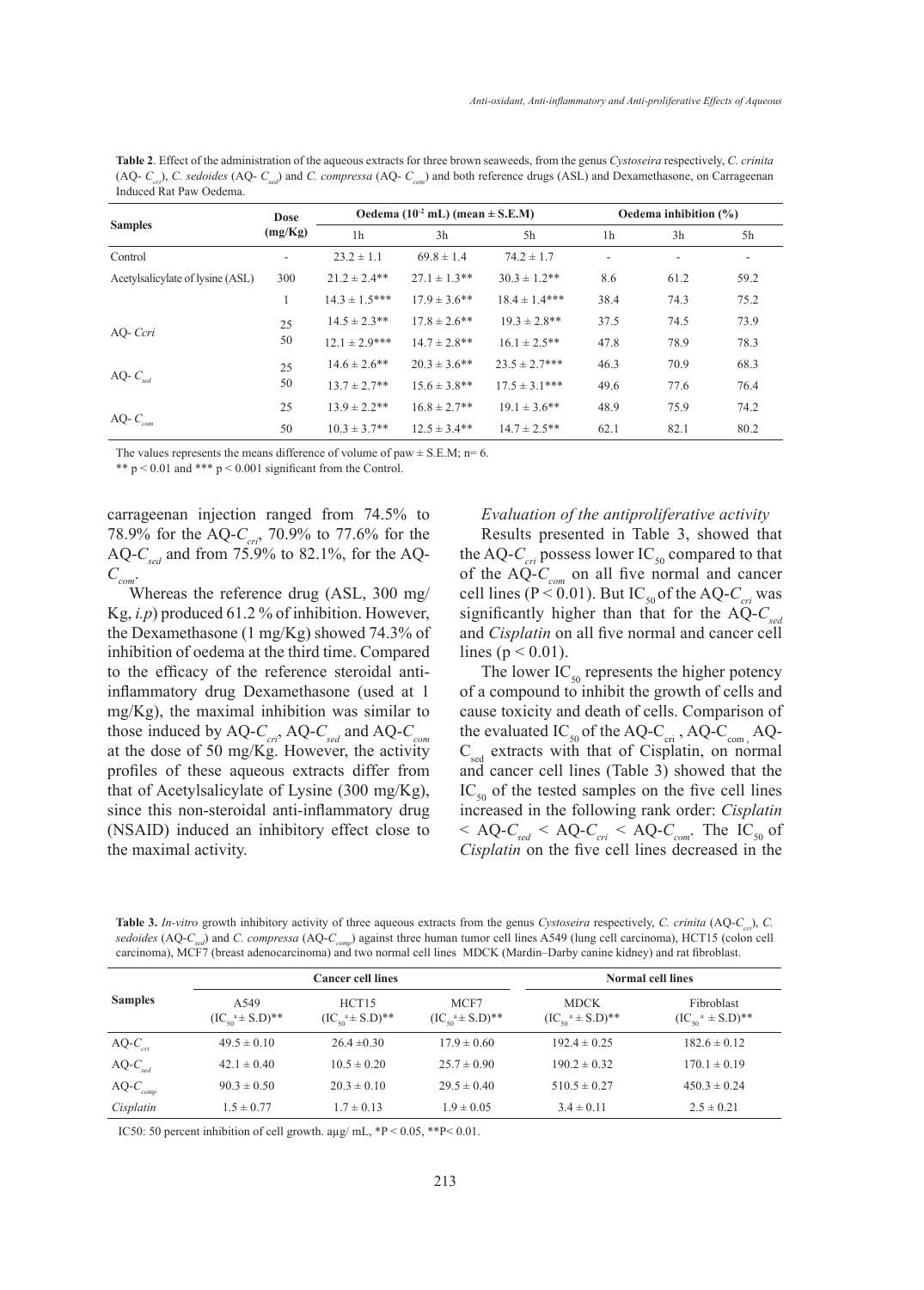

**Figure 1.** Effect of the aqueous extract of *Cystoseira crinita* (AQ-  $C_{cr}$ ) on the viability of three human tumor cells lines (A549: lung cell carcinoma; HCT15: colon cell carcinoma and MCF7: breast adenocarcinoma). Expressed as (%) of cell viability to the control. Statistical significance is based on the difference when compared with the cells without treating extract (\*\*p < 0.01, \*\*\*p < 0.001).

following rank order of cells: MDCK> fibroblast > MCF7 > HCT15 > A549.However, the lowest and highest IC<sub>50</sub> values were related to *Cisplatin* and AQ- $C_{com}$ . Also, the IC<sub>50</sub> of AQ- $C_{com}$  on the five cell lines decreased in the following rank order of cells: MDCK > fibroblast > A549 > MCF7 > HCT15.

On the other hand, the  $IC_{50}$  of AQ- $C_{\text{sed}}$  extract on the five tested cell lines increased in the following order of cells: MDCK < fibroblast < A549 < MCF7 < HCT15. As a result, the highest and lowest cytotoxicity  $AQ-C<sub>sed</sub>$  was related to HCT15 (IC<sub>50</sub> = 10 µg/mL) and MDCK (IC<sub>50</sub> = 190 µg/mL) cell lines.

The IC<sub>50</sub> of AQ- $C_{\text{com}}$  on the five cell lines increased in the following rank order of cells: MDCK < fibroblast < A549 < MCF7 < HCT15. However, the highest and lowest cytotoxicity of the AQ- $C_{com}$  was related to A549 (IC<sub>50</sub> = 90)  $\mu$ g/mL) and MDCK (IC<sub>50</sub> = 510  $\mu$ g/mL) cell lines.

Treatment with the aqueous extracts  $(AQ-C<sub>cri</sub>)$  $AQ-C<sub>sed</sub>$  and  $AQ-C<sub>com</sub>$ ) induced concentration dependent inhibition on the growth of cancer cells lines.

After 2 days treatment, no-microscopically visible alteration on normal cell was observed even at 250 µg/mL. In addition, viability assay showed no=destruction of cell layer.

Figures (1, 2, 3) represent respectively the concentration effectiveness of  $(AQ-C<sub>cri</sub>)$  AQ- $C_{\text{red}}$  and AQ- $C_{\text{com}}$ ) on viability cells lines (A549, HCT15 and MCF7) using MTT assay. A mitochondrial enzyme in living cells, succinatedehydrogenase, cleaves the tetrazolium ring, converting the MTT to an insoluble purple formazan.

Therefore, the amount of formazan produced is directly proportional to the number of viable cells. Five different concentrations of each extract (25, 50, 100, 150 and 250 µg/mLof each aqueous extract) were applied. AQ- $C_{cri}$ , AQ-*Csed* and AQ-*Ccom*) inhibited HCT15 and MCF7 cancer cell growth in a concentration dependent manner.

Treatment with the AQ-Ccri at concentrations ranging from 25 to 250  $\mu$ g/ mL (Figure 1) produced important cell growth inhibition in, MCF7 and HCT15 cancer cell lines, from 64% to 74% and from 49% to 79%, respectively. Whereas, the inhibition effect on cells growth of A549 cells was ranging from 40% to 74%.

Treatment with AQ-Csed in levels of cell growth inhibition ranging from: 57% to 84 % in HCT15 cells followed by 47% to 79% in MCF7 cells and 44% to 72% in A549 (Figure 2). The level of cell growth inhibition observed with AQ-Ccom at concentrations ranging from 25 to 250 µg/mL for 24 h (Figure 3) was from 50 to 84% in HCT15 cells followed by 44% to 77% in MCF7 cells and 39% to 72% in A549 cells.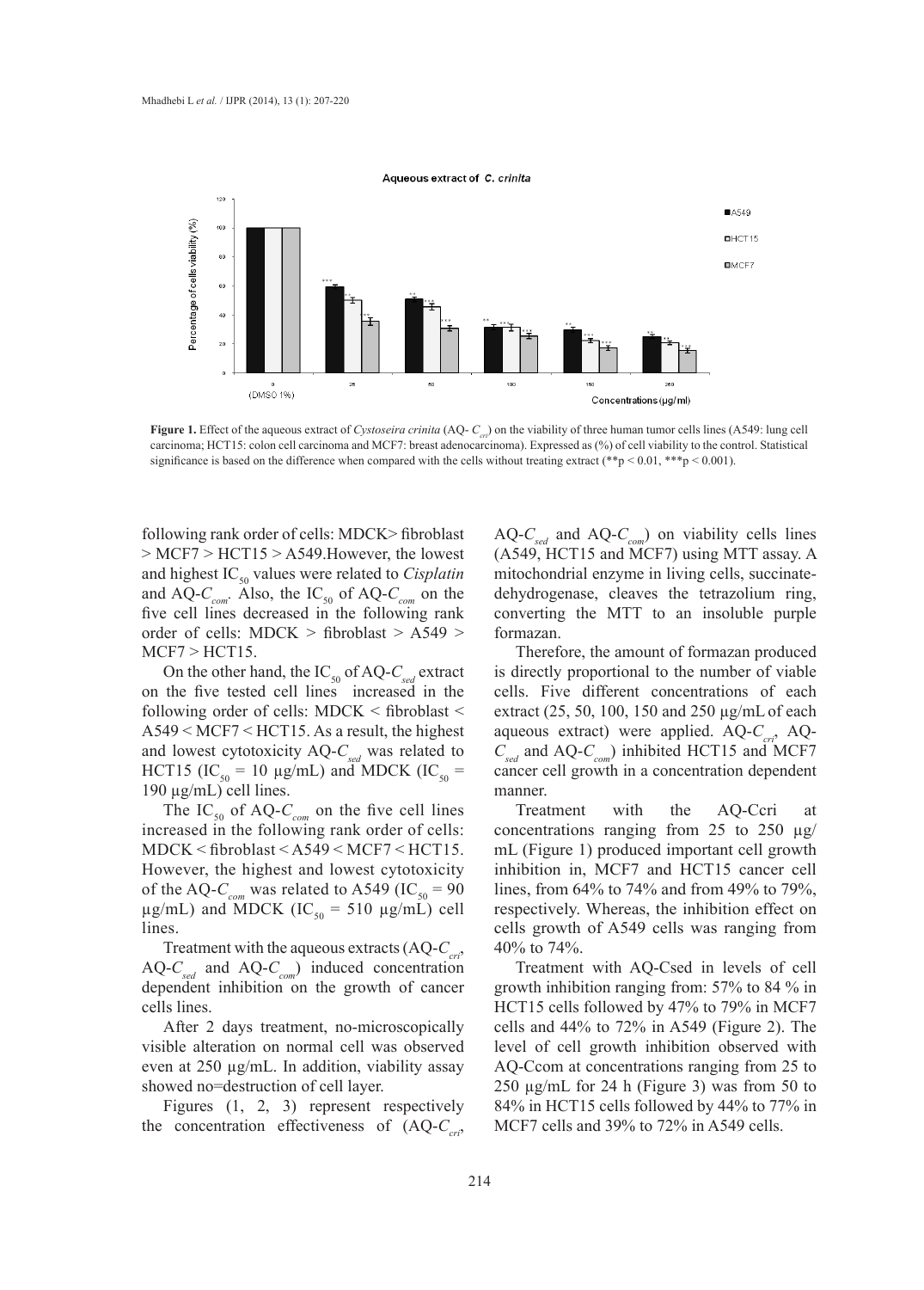

**Figure 2.** Effect of the aqueous extract of *Cystoseira sedoides* (AQ-*C<sub>sed</sub>*) on the viability of three human tumor cells lines (A549: lung cell carcinoma; HCT15: colon cell carcinoma and MCF7: breast adenocarcinoma). Expressed as (%) of cell viability to the control. Statistical significance is based on the difference when compared with the cells without treating extract (\*\*p < 0.01, \*\*\*p < 0.001).

#### **Discussion**

The present study was conducted to evaluate the antioxidant, the anti-inflammatory and the antiproliferative activities of of the aqueous extracts  $(AQ-C<sub>cri</sub>, AQ-C<sub>sed</sub>$  and  $AQ-C<sub>com</sub>$ ).

 $AQ - C_{\text{cr}i}$ ,  $AQ - C_{\text{sed}}$  and  $AQ - C_{\text{com}}$  showed remarkable antioxidant activities. In addition, these aqueous extracts showed higher DPPH radical and an important ferric reducing power activity. Different findings of the amount of the total phenolic contents in brown seaweeds have been reported: from 1.23 to 3.28 mg GAE/g of *Stypocaulon scoparium* extracts (31); from

2.78 to 26 mg GAE/g of organic fractions from three selected brown seaweeds of India (32). Therefore, the TPC compounds in the aqueous extracts might explain their high antioxidant activities. The positive correlation between total phenolic contents of alga and its antioxidant activity is well documented (33).

Many researchers have investigated the antioxidant factors of seaweeds. Several compounds were identified as antioxidant, including protective enzymes (34), ascorbic acid (35), lipophilic antioxidants (36), phlorotannins (37) and catechins (38).

Increasing scientific evidence shows that



**Figure 3.** Effect of the aqueous extract of *Cystoseira compressa* (AQ-C<sub>com</sub>) on the viability of three human tumor cells lines (A549: lung cell carcinoma; HCT15: colon cell carcinoma and MCF7: breast adenocarcinoma). Expressed as (%) of cell viability to the control. Values are means  $\pm$  SD (n= 3). Statistical significance is based on the difference when compared with the cells without treating extracts  $(**p < 0.01, **p < 0.001).$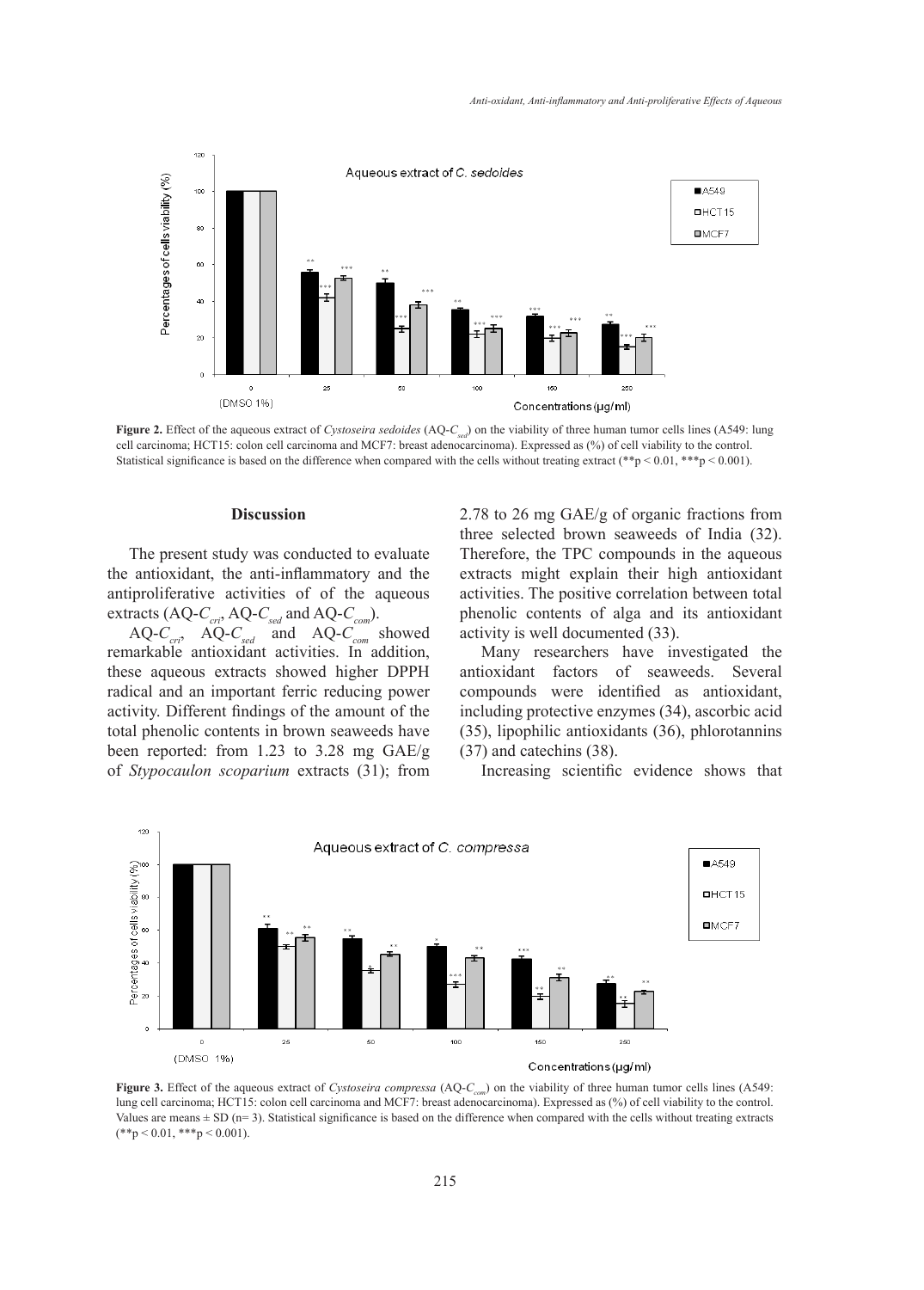polyphenols are good antioxidants and are effective in preventing cardiovascular and inflammatory diseases, and can also be used as chemopreventing agents for cancer. These molecules might act as cancer-blocking agents, preventing initiation of the carcinogenic process and as cancer-suppressing agents, inhibiting cancer promotion and progression (39).

In addition, free radicals play a crucial role in the pathophysiology of human diseases such as inflammation, cancer and neurodegenerative diseases, and considerable attention has been focused to protect against these diseases.

Many antioxidants are being identified as anti-carcinogens (40). Yuan and Walsh (41) have proved antioxidant and antiproliferative activities of extracts from a variety of marine algae on human cervical adenocarcinoma cells. So, there should be a close correlation between the content of phenolic compounds and antioxidant and anti-cancer activities (42).

Findings of this study revealed aqueous extracts: AQ- $C_{cri}$ , AQ- $C_{sed}$  and AQ- $C_{com}$  (25 and 50 mg/Kg) produced a marked inhibition on carrageenan-induced rat paw oedema when compared to Dexamethasone (1 mg/Kg), which was used as a standard anti-inflammatory drug. However the ASL (300 mg/Kg) was less potent than this reference drug as well for the different evaluated aqueous extracts. It is known that the oedema induced by carrageenan involves different phases with the participation of different chemical mediators, such as histamine, serotonine, kinine prostanoids and leucotriens (43). The anti-inflammatory effect exhibited by the aqueous extracts of these brown seaweeds suggest that these aqueous extracts with their actives principles could possibly interfere with some of the mediators, by inhibiting their productions or antagonize their actions (44). The anti-inflammatory potencies of the aqueous extracts AQ-C<sub>cri</sub>, AQ-C<sub>sed</sub> and AQ-C<sub>com</sub> may be due in part to the important quantity of phenolic compounds contained in these extracts: 56.5; 50.3 and 61.1 mg GAE/g dried sample, respectively.

Chemical and biological investigations indicated that the main substances biosynthesized by brown algae with anti-inflammatory potential include: sulfated polysaccharides, phlororotanins, carotenoids and it is possible that some of these bioactive compounds present in the aqueous extracts are responsible at least in part for the anti-inflammatory activity (45).

Indeed, several pharmacological studies reported that the sulfated polysaccharides, fucoidans, present in brown algae possess antiinflammatory properties. These compounds are a potent selectin blocker and have been used experimentally to prevent inflammatory damage after ischemic events (46). Fucoidans have been shown, also, to inhibit phospholipase A2, an important enzyme in the inflammatory cascade (47) and appear to inhibit the functions of macrophages, a predominant source of proinflammatory factors (48). Kim *et al.* (49) reported that ethanolic extract of the brown algae, *Ishige okamurae*, was effective in inhibiting the production of 22 inflammatory mediators, such as TNF- $\alpha$ , Il-1 $\beta$ , Il-6 and PG-E2 in Raw 264.7 macrophage cells and by inactivation of NF-χB transcription factor in macrophages stimulated by lipopolysaccharide. Myers *et al.* (50) showed, in an open label combined phase I and phase II pilote scale study in osteoarthritis of Knee, that formulation, containing a blend of extracts from three different species of brown algae, when taken orally by patients over twelve weeks decreased the symptoms of osteoarthritis in a dose dependent manner. Moreover, brown seaweed extracts, have been demonstrated to contain also phlorotanins, polyphenolic compounds with anti-inflammatory activity. Investigations conducted by Sugiura *et al*. (51) demonstrated that MeOH/CHCl, extract from *E. arborea* inhibited inflammatory mediators (histamine and eicosanoids: LTB4, PGD2) release from RBL cells and that phlorotanins and methanol/chloroform extract inhibited activities of enzymes (phospholipase A2, cyclooxygenase A2, lipoxygense) involved in eicosanoids synthesis in the arachidonate cascade. In addition to the polar components (fucoidans, and phlorotanins), brown algae produced also non polar components, such as carotenoids, with anti-inflammatory potential. Recently, it has been claimed that fucoxanthin, one of the most abundant carotenoids isolated from brown algae, exert anti-inflammatory effect via inhibitory effect of nitric oxide production,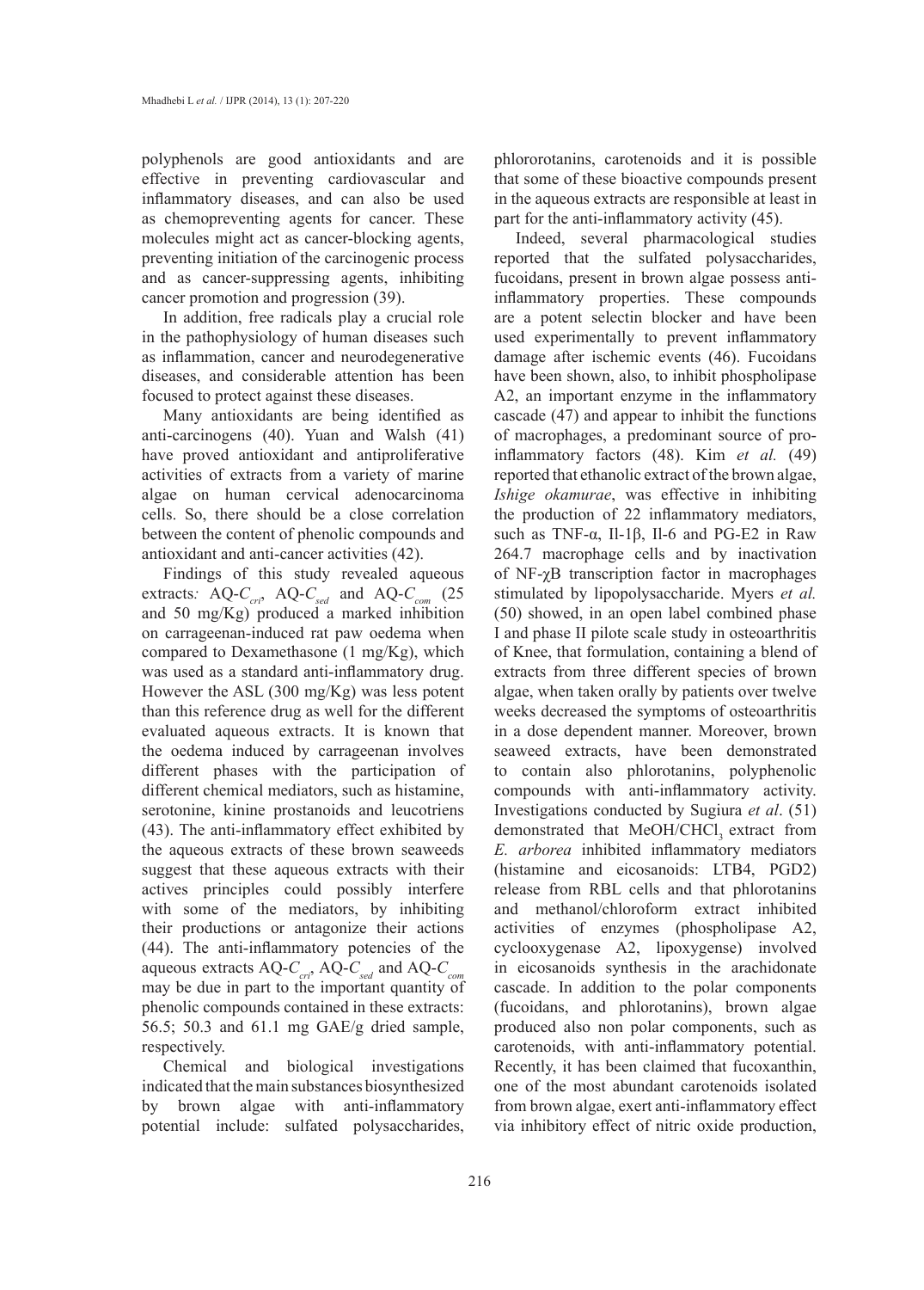in lipopolysaccharide induced Raw 264.7 macrophage cells (52). Considering this and previous studies, we can deduce that the antiinflammatory activities exerted by the aqueous extracts is probably due to the synergistic effects of polar and non polar component produced by this brown algae to reduce experimental inflammation induced by carrageenan. According to the results obtained on the  $IC_{50}$  of AQ-C<sub>cri</sub>, AQ-C<sub>sed</sub> and AQ-C<sub>com</sub> and *Cisplatin*, as aqueous extracts of these brown seaweed and the chemical control positive compounds; respectively on normal cell lines were higher than that on cancer cell lines. Both  $AQ-C<sub>cri</sub>$  and AQ-C<sub>sed</sub> exhibited important antiproliferative effects against all cell lines.

Chemical and biological investigations indicated that the main substances biosynthesized by brown algae with antiproliferative and antitumor potential include: sulfated polysaccharides, phlorotannins, terpenes and the possibility that some of these bioactive compounds present in the aqueous extracts are responsible in part for the antiproliferative activity. Indeed, several studies reported that the sulfated polysaccharides, fucoidans, present in brown algae have antiproliferative activity in cancer cell lines *invitro* as well as inhibitory activity of tumor grown in mice and they have antimetastatic activity by blocking the interactions between cancer cell lines and the basement membrane (53). Alekseyenko *et al.* (54) reported that fucoidans, isolated from the brown algae *Fucus evanescens*  and administrated, at a dose of 10 and 25 mg/Kg, to C57B1/ 6 mice with transplanted lewis lung adenocarcinoma, potentiated the antimetastatic and antitumor activities of cyclophosphamide, respectively. It has been shown also that these sulfated polysaccharides, inhibited the growth of human gastric adenocarcinoma cells by inducing autophagy as well as apoptosis (17). The mechanisms through which fucoidans exert their antiproliferative effects are not completely understood because of their remarkable structural diversity which entails multiple interactions (55).

In addition to its anti-inflammatory activity, phlorotannins and polyphenolic compounds of brown seaweeds possess also antiproliferative properties. Indeed, Kong *et al.* (56) reported that isolated phloroglucinol derivatives from *Ecklonia cava,* exerted a higher antiproliferative activity in MCF7 human cancer cells and apoptosis in a concentration related manner. Extracts from brown algae, *Laminaria japonica*, has been shown to induce inhibition of human hepato-cellular carcinoma cells (BEL7402) and murine leukemic cells (P388) using MTT assay. The IC<sub>50</sub> of these extract were  $> 120 \mu g/mL$ .

The antiproliferative activity of this extract is associated with the total phlorotanin algal content (57). In addition to the polar components (fucoidans, and phlorotanins), brown algae produced also non polar components, such as terpenes, with antiproliferative potential: the hydroquinone diterpene mediterraneol, from *Cystoseira mediterranea* is an inhibitor of mitotic cell divisions (58) and the meroterpene, usneoidone E and Z, from *Cystoseira usneoides*, have antitumor properties (59, 60). The isolated diterpenes from methanol extract of *Padina pavonia*, collected from the red sea, showed anti-tumor activities against lung carcinoma (H460) and liver carcinoma (HepG2) human cell lines (61). Some authors reported that *C. myrica*, collected in the Gulf of Suez, yielded four hydroazulene diterpenes, dictyone acetate, dictyol F monoacetate, isodictytriol monoacetate and cystoseirol monoacetate (62). These reports suggest that diterpenes compounds could be responsible for the antiproliferative activity measured in the brown seaweed of the genus *Cystoseira* collected in our study.

Some others scientific (63, 64) reported that there is a close relationship between inflammation and cancer; in which tumor promoters recruit inflammatory cells to the application site and cancer development may also act by aggravating inflammation in the tissue and vice versa and that inflammatory cells are capable of inducing genotoxic effects (65).

#### **Conclusion**

This study revealed that  $AQ-C_{cri}$ , AQ-*Csed* and AQ-*Ccom* provide an interesting antiinflammatory activity associated with significant antiproliferative activity and these activities of aqueous extracts of the genus *Cystoseira* which are associated with the total phenolic algal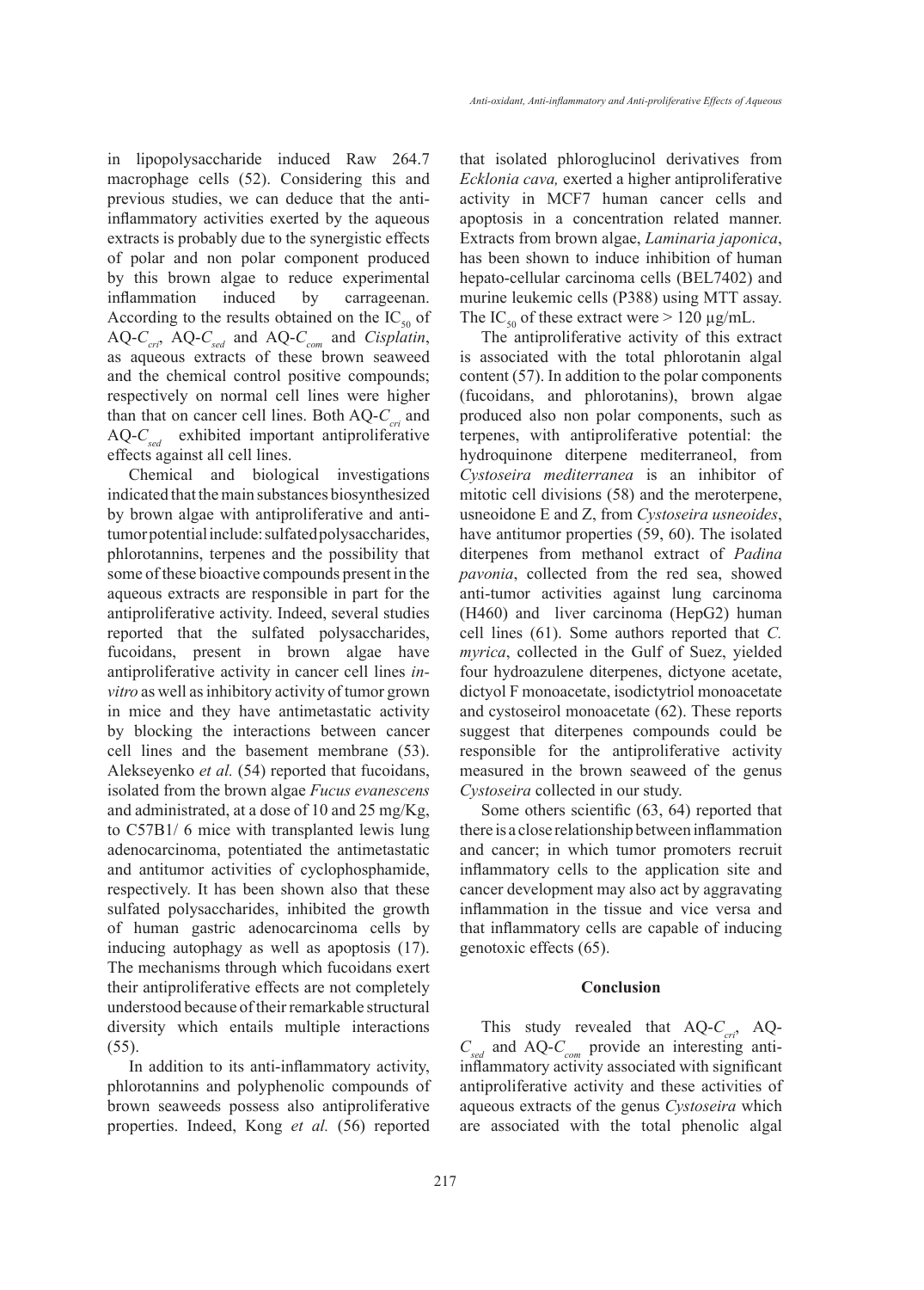contents and strong antioxidant activity.

These findings confirm other results which have been reported recently and related to different species of brown algae and their bioactive compounds. Therefore further chemical investigations are needed to determine in different aqueous extracts; polar components such as sulphated polysaccharides and non polar such as terpenes and carotenoides responsible of anti-inflammatory and antiproliferative activities. The AQ- $C_{\text{cri}}$ , AQ- $C_{\text{sed}}$  and AQ- $C_{\text{com}}$ extracts can be used as easily accessible source of natural antioxidants and as a possible food supplement or in pharmaceutical industry.

#### **References**

- Klaunig JE, Xu Y, Bachowski S and Jiang J. *Free*  (1) *radical induced changes in chemical carcinogenesis; in Free Radical Toxicology* (ed.) KB Wallace (Washington:Taylor and Francis) Washington (1997) 375-400.
- (2) Aruoma OI. Nutrition and health aspects, of free radicals and antioxidants. *Food Chem. Toxicol*. (1994) 32: 671-683.
- (3) Kehrer JP. Free radicals as mediators of tissue injury and disease. *Crit. Rev. Toxicol*. (1993) 23: 21-48.
- $(4)$  Yan X, Nagata T and Fan X. Antioxidative activities in some common seaweed. *Plant Foods Hum. Nutr*. (1998) 52: 253-262.
- (5) Duan XJ, Zhang WW, Li XM and Wang BG. Evaluation of antioxidant property of extract and fractions obtained from a red alga. *Polysiphonia urceolata. Food Chem.* (2006) 95: 37-43.
- (6) Satoru K, Noboru T, Hiroo N, Shinji S and Hiroshi S. Oversulfation of fucoidan enhances its antiatherogenic and antitumour activities. *Biochem. Pham*. (2003) 65: 173-179.
- Soo-Jin H, Eun-Ju P, Ki-wan L and You-Jin J. (7) Antioxidant activities of enzymatic extracts from brown seaweeds. *Biosource Technol*. (2005) 96: 1613- 1623.
- Bhosale SH, Nagle VL and Jagtap TG. Antifouling (8) potential of some marine organisms from India against species of *Bacillus* and *Pseudomonas*. *Marine Biotech.* (2002) 4: 111-118.
- (9) Naqvi SWA, Kamat SY, Fernandes L and Reddy CVG. Screening of some marine plants from the Indian coast for biological activity. *Bot. Mar*. (1980) 24: 51-55.
- (10) Naqvi MA and Glombitza KW. Phlorotannins, brown algal polyphenols. *Prog. Phycol. Res.* (1986) 4: 129- 147.
- $(11)$  Kwon MJ and Nam TJ. A polysaccharide of the marine alga *Capsosiphon fulvescens* induces apoptosis in AGS gastric cancer cells via an IGF-IR-mediated PI3K/ Akt pathway. *Cell Bio. Inter*. (2007) 31: 768-775.
- Valls L, Banaigs B, Piovetti L, Archavlis A and Artaud (12) J. Linear diterpene with antimitotic activity from the brown alga *Bifurcaria bifurcate*. *Phytochem.* (1993) 4: 1585-1588.
- (13) Culioli G, Ortalo-Magne A, Daoudi M, Thomas-Guuyon H, Valls R and Piovetti L. Trihydroxylated linear diterpenes from the brown alga *Bifurcaria bifurcate. Phytochem*. (2004) 65: 2063-2069.
- $(14)$  Blunden G. Marine algae as sources of biologically active compounds. *Interdiscipl. Sci. Rev*. (1993) 18: 73-80.
- $(15)$  Smit AJ. Medicinal and pharmaceutical uses of seaweed natural products: A review. *J. Appl. Phycol*. (2004) 16: 245-262.
- $(16)$  Culioli S and Abu-Ghannam N. Bioactive potential and possible health effects of edible brown seaweeds*. Trends Food Sci. Technol*. (2011) 22: 315-326.
- (17) Cantrell A, McGarvey DJ, Truscott TG, Rancan F and Böhm F. Singlet oxygen quenching by dietary carotenoids in a model membrane environment. *Arch. Biochem. Biophys*. (2003) 412: 47- 54.
- $(18)$  Banaigs B, Francisco C, Gonzalez E and Fenical W. Diterpenoid metabolites from the marine alga *Cystoseira elegans*. *Tetrahedon* (1983) 39: 629-638.
- $(19)$  Amico V, Piatelli M, Cunsolo F, Recupero M and Ruberto G. Etraprenyltoluquinols as chemotaxonomic markers in the genus *Cystoseira: C. barbarula and C. barbata*. *Gazz. Chim. Ital*. (1990) 12: 9-12.
- Mhadhebi L, Laroche A, Robert J and Bouraoui A. (20) Antioxidant, anti-inflammatory, and antiproliferative activities of organic fractions from the Mediterranean brown seaweed *Cystoseira sedoides*. *Can. J. Physio. Phamracol* (2011) 89: 911- 921.
- Mhadhebi L, Laroche A, Robert J and Bouraoui A. (21) Anti-inflammatory, antiproliferative and antioxidant activities of organic extracts from the Mediterranean seaweed, *Cystoseira crinita*. *Afr. J. Biotech*. (2011) 10: 16682- 16690.
- Mhadhebi L, Dellai A, Laroche A, Robert J and (22) Bouraoui A. Anti-inflammatory and antiproliferative activities of organic fractions from the Mediterranean brown seaweed, *Cystoseira compressa*. *Drug Develop. Res*. (2011) 10 : 16682-16690
- Mhadhebi L, Chaieb K and Bouraoui A. Evaluation of (23) antimicrobial activity of organic extracts of six marine algae from Tunisian Mediterranean coasts. *Int. J. Pharm. Pharmaceutical. Sci.* (2012) 4: 534-537.
- (24) Taga MS, Miller EE and Pratt DE. Chia seeds as a source of natural lipid antioxidants. *J. Am. Chem. Soc*. (1984) 61: 928-931.
- (25) Kim JK, Noh JH, Lee S, Choi JS, Suh H, Chung HY, Song YO and Choi WC. The first total synthesis of 2,3,6-tribromo-4,5- dihydroxybenzyl methyl ether (TDB) and its antioxidant activity*. Bull. Korean Chem. Soc*. (2002) 23: 661-662.
- $(26)$  Oyaizu M. Studies on product of browning reaction prepared from glucose amine. *Jpn. J. Nutri*. (1986) 44: 307-315.
- Winter CA, Risely EA and Nuss GW. Carrageenan (27)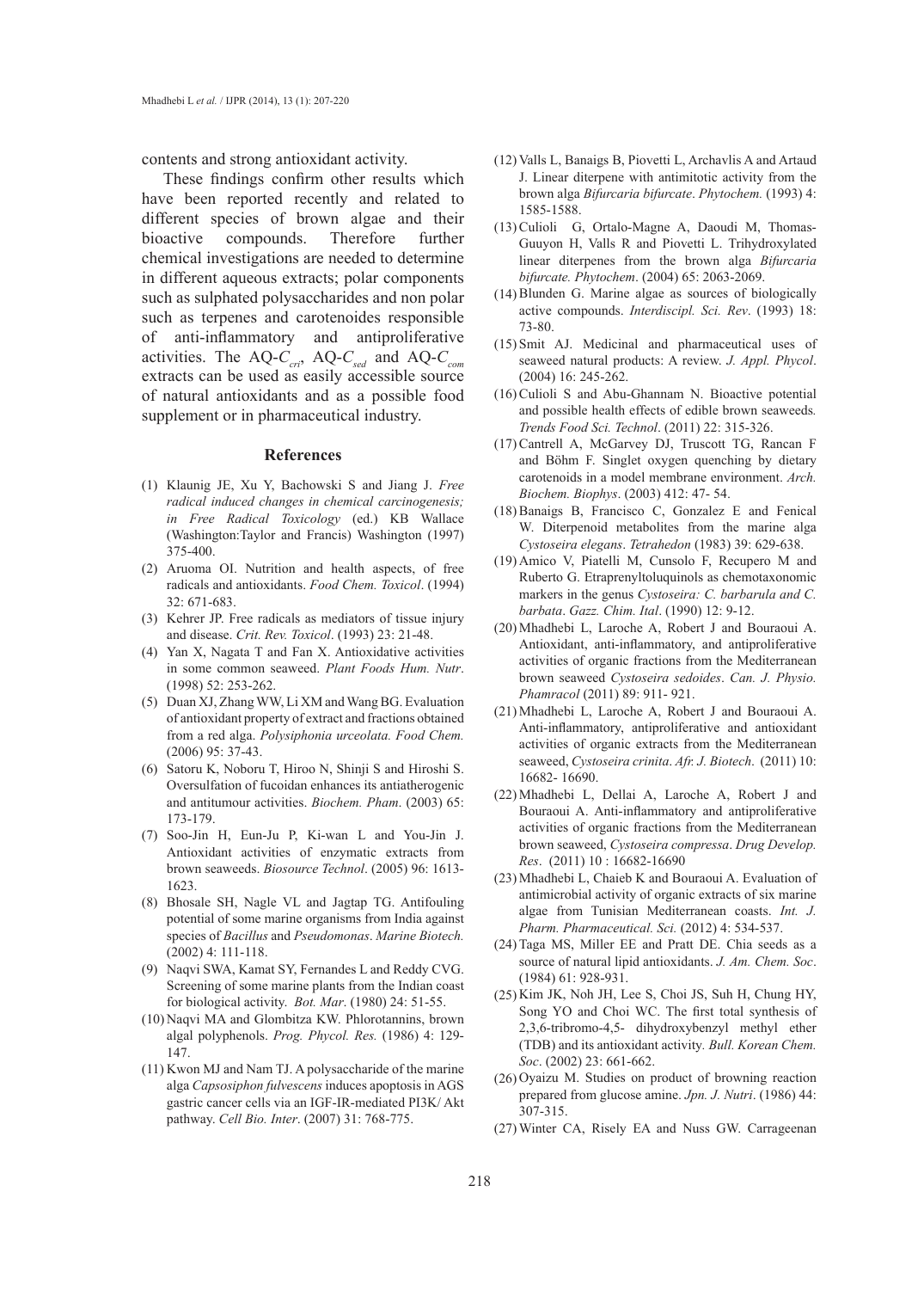induced oedema in hind paws of the rats as an assay for inflammatory drugs. *Proc. Soc. Exp. Biol. Med*. (1962) 111: 544-547.

- (28) Hu YP and Robert J. Azelastine and Flezelastine as reversing agents of multidrug resistance: pharmacological and molecular studies. *Biochem. Pharmacol.* (1995) 50: 169-175.
- $(29)$  Mosmann T. Rapid colorimetric assay for cellular growth and survival: Application to proliferation and cytotoxicity assays. *J. Immun. Methods.* (1983) 65: 55-63.
- (30) Martine VL, Stephane M, Stephane L, Daniele M, Jacque R and Alain N. Synthesis and antiproliferative activity of aryl and heteroaryl-hydrazones derived from xanthone carbaldehydes. *Eur. J. Med. Chem*. (2008) 43: 1336- 1343.
- López A, Rico M, Rivero A and Suárez De Tangil M. (31) The effects of solvents on the phenolic contents and antioxidant activity of *Stypocaulon scoparium* algae extracts. *Food Chem*. (2011) 125: 1104-1109.
- (32) Chandini SK, Ganesan P and Suresh PV and Bhaskar N. Seaweeds as a source of nutritionally beneficial compounds - A review. *J. Food Sci. Technol*. (2008) 45: 1-13.
- (33) Karawita R, Siriwardhana N, Lee KW, Heo MS, Yeo IK, Lee YD and Jeon YJ. Reactive oxygen species scavenging, metal chelation, reducing power and lipid peroxidation inhibition properties of different solvent fractions from *Hizikia fusiformis. Eur. Food Res. Technol*. (2005) 220: 363-371.
- (34) Nakano T, Watanabe M, Sato M and Takeuchi M. Characterization of catalase from the seaweed *Porphyra yezoensis*. *Plant Sci*. (1995) 104: 127-133.
- (35) Morgan KC, Wright JLC and Simpson FL. Review of chemical constituents of the red alga *Palmaria palmate* (dulse). *Econ. Bot*. (1980) 34: 27-50.
- (36) Takamatsu S, Hodges TW, Rajbhandari I, Gerwick WH, Hamann MT and Nagle DG. Marine natural products as novel antioxidant prototypes. *J. Nat. Prod*. (2003) 66: 605-608.
- $(37)$  Jimenez-Escrig A, Jimenez-Jimenez I, Pulido R and Saura-Calixto F. Antioxidant activity of fresh and processed edible seaweeds*. J. Sci. Food Agri*. (2001)  $81 \cdot 530 - 534$
- Yoshie Y, Wang W, Petillo D and Suzuki T. Distribution (38) of catechins in Japanese seaweeds. *Fisheries Sci*. (2000) 66: 998-1000.
- (39) Russo GL. Ins and outs of dietary phytochemicals in cancer chemoprevention. *Biochem. Pharmacol*. (2007) 74: 533-544.
- (40) Ferguson LR. Antimutagens as cancer chemopreventive agents in the diet. *Mutation Res*. (1994) 307: 395-410.
- Yuan YV and Walsh NA. Antioxidant and (41) antiproliferative activities, of extracts from a variety of edible seaweeds. *Food Chem. Toxicol.* (2006) 44: 1144-1150.
- Bravo L. Polyphenols: chemistry, dietary sources, (42) metabolism and nutritional significance. *Nutr. Rev.* (1998) 56: 317-333.
- Ward PA. Inflammation. In: Farber RE. (ed.) *Pathology.* (43) 2nd ed, Lippincott company, Philadephia (1994) 33-66.
- (44) Olajide OA, Makinde MJ and Awe SO. Effects of the aqueous extract of *Bridelia ferruginea t*em bark on carrageenan induced oedema and granuloma tissue formation in rats and mice. *J. Ethnopharmacol*. (1999) 66: 113-117.
- Cardozo KHM, Guaratini T, Barros MP, Falcão VR., (45) Tonon AP, Lopes NP, Campos S, Torres MA, Souza AO, Colepicolo P and Pinto E. Metabolites from algae with economical impact. *Comp. Biochem. Physiol. (part C).* (2007) 146: 60-78.
- (46) Ritter LS, Copeland JG and McDonagh PF. Fucoidin reduces coronary microvascular leukocyte accumulation early in reperfusion*. Ann. Thorac. Surg*. (1998) 66: 2063-2071.
- Lomonte B, Angulo Y and Calderón L. An overview of (47) lysine- 49 phospholipase  $A_2$  myotoxins from crotalid snake venoms and their structural determinants of myotoxic action. *Toxicon*. (2003) 42: 885-901.
- Wijesekara I, Yoon NY and Kim SK. Phlorotannins (48) from *Ecklonia cava* (Phaeophyceae): Biological activities and potential health benefits. *Biofactors* (2010) 36: 408-414.
- (49) Kim HT, Kim, KP, Uchiki T, Gygi SP and Goldberg AL. S5a promotes protein degradation by blocking synthesis of nondegradable forked ubiquitin chains. *EMBO J.* (2009) 28: 1867-1877.
- Myers SP, O'connor J, Fitton Jh, Brooks L, Rolfe (50) M and connellan PA. Combined phase I and II open label study on the effects of a seaweed extract nutrient complex on osteoarthritis. *Biologics* (2010) 4: 33- 44.
- (51) Sugiura Y, Matsuda K, Yamada Y, Nishikawa M, Shioya K, Katsuzaki H, Imai K and Amano H. Antiallergic phlorotannins from the edible brown alga, *Eisenia arborea*. *Food Sci. Technol. Res.* (2007) 13: 54-60.
- (52) Heo SJ, Yoon WJ, Kim KN, Ahn GN, Kang SM and Kang DH. Evaluation of anti-inflammatory effect of fucoxanthin isolated from brown algae in lipopolysaccharide stimulated RAW 264.7 macrophages. *Food Chem. Toxicol.* (2010) 48: 2045- 2051.
- (53) Rocha HA, Franco CR, Trindade ES, Veiga SS, Leite EL and Nader HB. Fucan inhibits Chinese hamster ovary cell (CHO) adhesion to fibronectin by binding to the extracellular matrix. *Planta Med.* (2005) 71: 628- 633.
- Alekseyenko TV, Zhanayeva SY, Venediktova AA, (54) Zvyagintseva TN, Kuznetsova TA, Besednova NN and Korolenko TA. Anti-tumor and anti-metastatic activity fucoidan, a sulfated polysaccharide isolated from the Okhotsk *Fucus evanescens* brown alga. *Bul. Exp. Biol. Med*. (2007) 143:730-732.
- Ellouali M, Boissonvidal C, Durand P and Jozefonvicz (55) J. Antitumor activity of low-molecular-weight fucans extracted from brown seaweed *Ascophyllum nodosum. Anticancer Res*. (1993) 13: 2011-2019.
- (56) Kong CS, Kim JA, Yoon NY and Kim SK. Induction of